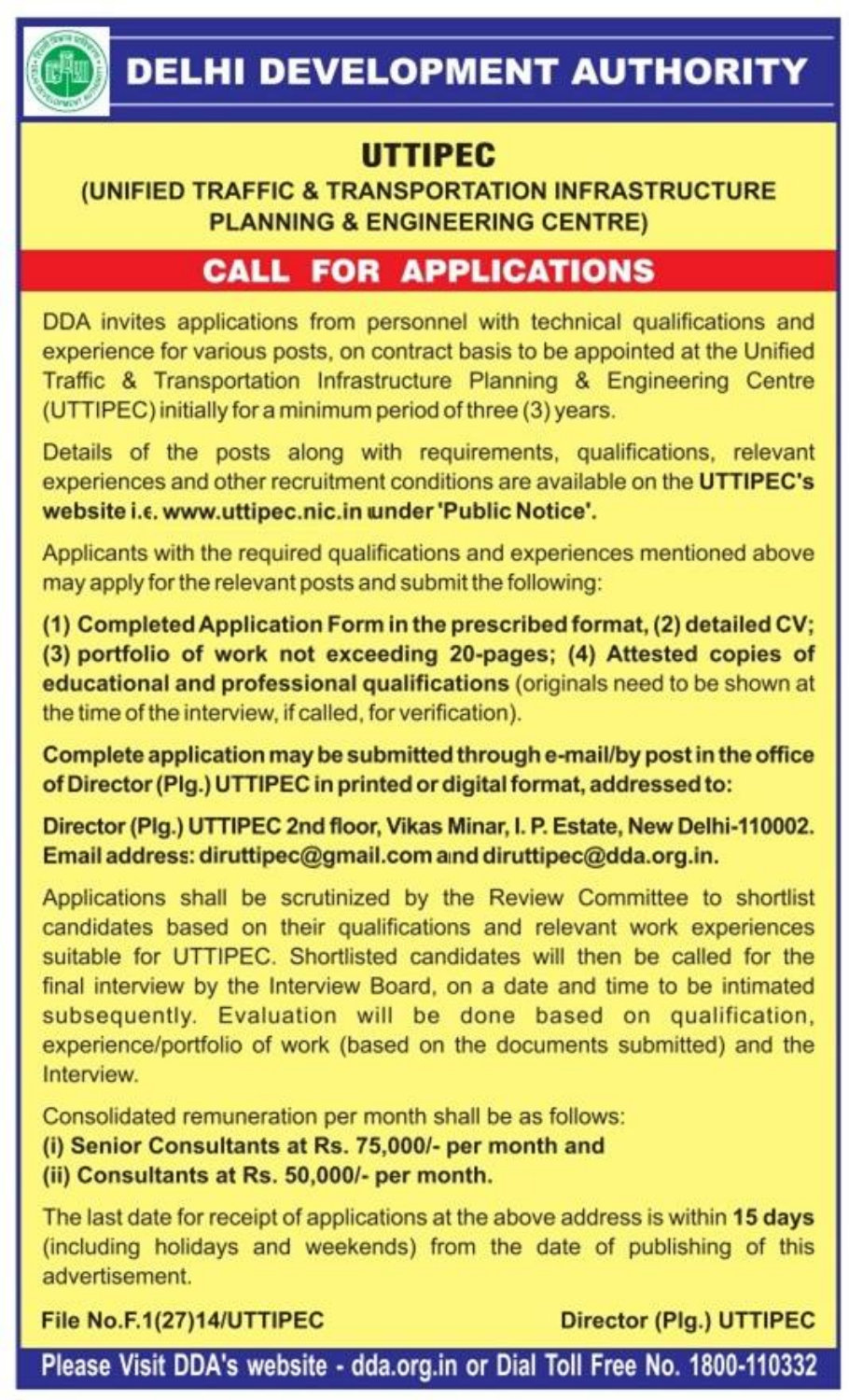#### **ADVERTISEMENT DETAILS ON UTTIPEC (www.uttipec.nic.in) & DDA WEBSITE (www.dda.org.in)**

DDA intends to engage full-time personnel on the following positions on contract basis for **UTTIPEC**. **Details of the posts along with required qualification, experience etc. and other recruitment conditions are as below:**

|                         | A. 4 (nos.) posts for "Senior Consultant" in any of the following fields of expertise - Transport<br>Planning/ Town Planning/ Urban Design, with the following qualifications and experience: |                                                                                                                            |                                                                                                                                                                                                                                                                                                                                                                                                                                                                                                                                                                                     |  |  |  |  |  |  |
|-------------------------|-----------------------------------------------------------------------------------------------------------------------------------------------------------------------------------------------|----------------------------------------------------------------------------------------------------------------------------|-------------------------------------------------------------------------------------------------------------------------------------------------------------------------------------------------------------------------------------------------------------------------------------------------------------------------------------------------------------------------------------------------------------------------------------------------------------------------------------------------------------------------------------------------------------------------------------|--|--|--|--|--|--|
| S.<br>No.               | <b>NAME OF</b><br><b>POST</b>                                                                                                                                                                 | <b>Essential</b><br>Qualification                                                                                          | <b>REQUIRED EXPERIENCE &amp; SKILLSETS</b>                                                                                                                                                                                                                                                                                                                                                                                                                                                                                                                                          |  |  |  |  |  |  |
|                         | <b>Senior</b><br><b>Consultant</b><br>(Transport<br>Planning)                                                                                                                                 | Master of<br>Planning<br>(Transport) or<br>Equivalent with<br>B.Arch. / B.Plan. /<br>B.Engg. (Civil)                       | Minimum 5-8 yrs. Experience in Urban Transport Planning<br>projects involving preparation of City Mobility Plans,<br>Traffic<br>Management Plan and conducting Policy Studies, Parking<br>Studies, Public Transport Studies such as Integrated Transit<br>Corridors Planning, Integrated Transit Terminals, etc. The<br>candidate should have experience in managing/ leading projects<br>involving multi-disciplinary teams on projects using Transport<br>Modeling as the primary tool and should be able to relate<br>existing & proposed Landuse with Transport Infrastructure. |  |  |  |  |  |  |
|                         |                                                                                                                                                                                               |                                                                                                                            | Skillsets: The candidate must have high level of expertise in<br>building strategic transportation models and simulations<br>using CUBE/ VISUM/ TransCAD/ related software using<br>landuse and travel demand data. Proficiency in AutoCAD is<br>desirable.                                                                                                                                                                                                                                                                                                                         |  |  |  |  |  |  |
| $\overline{\mathsf{I}}$ | <b>Senior</b><br><b>Consultant</b><br>(Urban<br>Planning)                                                                                                                                     | Master of<br>Planning or<br>Equivalent with<br>B.Arch./B.Plan                                                              | Minimum 5-8 yrs. Experience in managing/ leading multi-<br>disciplinary teams using GIS as the primary tool for urban<br>planning analysis and public policy derivation. Must be able to<br>geo-reference new data and develop analytical methods for<br>analyzing the influence zones of MRTS corridors, and evaluate<br>parameters for local connectivity, walkability, redevelopment<br>potential, socio-economic parameters, etc.                                                                                                                                               |  |  |  |  |  |  |
|                         |                                                                                                                                                                                               |                                                                                                                            | Skillsets: The candidate must have high level of proficiency<br>in the use/application of ArcGIS based datasets and<br>demonstrate relevant work experience is urban planning<br>applications of GIS. Working knowledge of PowerPoint,<br>Photoshop and MS-Office Programs is desirable.                                                                                                                                                                                                                                                                                            |  |  |  |  |  |  |
| Ш                       | <b>Senior</b><br><b>Consultant</b>   Planning/<br>(Urban<br>Design)                                                                                                                           | Master of<br>Architecture or<br>Equivalent having<br>specialization in<br>Urban Design;<br>with B.Arch. /<br><b>B.Plan</b> | Minimum 5-8 yrs. Experience in managing/ leading multi-<br>disciplinary teams for large scale urban design/ masterplanning/<br>public space design projects; Experience in creation of spatial<br>plans and 3D visualizations, project conceptualization to<br>implementation stage, with knowledge of sustainable design<br>techniques; Basic knowledge of Indian development codes;<br>Exposure to road design projects with planning based on<br>equitable distribution of road space; Understanding of integrating<br>landuse with transport infrastructure plans/ projects.    |  |  |  |  |  |  |
|                         |                                                                                                                                                                                               |                                                                                                                            | Skillsets: The candidate must have high level of proficiency<br>in AutoCAD, Sketch-up and 3D visualization software; as<br>well as proficiency in Photoshop; Working knowledge of<br>PowerPoint and MS-Office Programs.                                                                                                                                                                                                                                                                                                                                                             |  |  |  |  |  |  |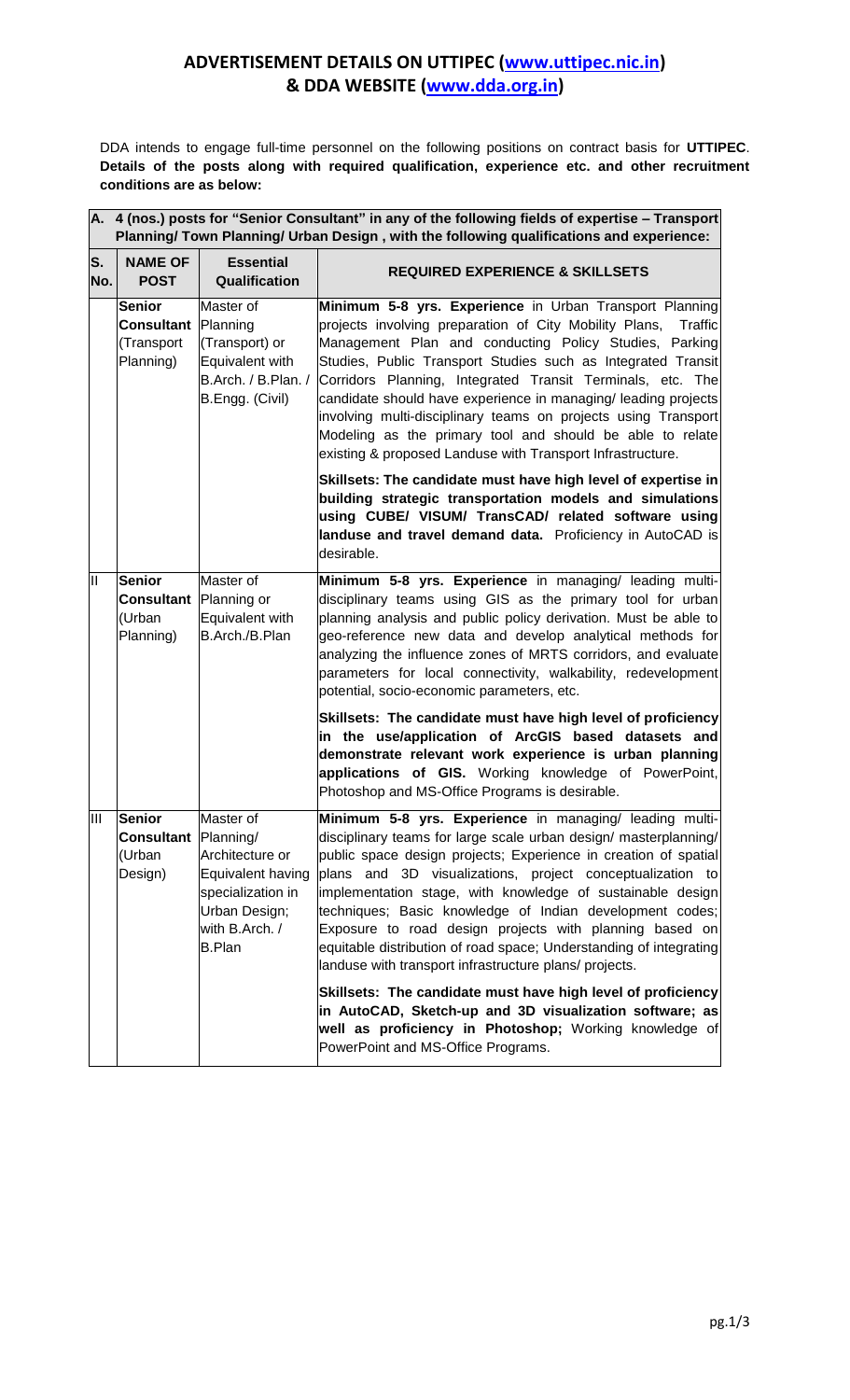#### **B. 7 (nos.) posts for "Consultant" in any of the following fields of expertise – Transport Planning/ Town Planning/ Urban Design, with the following qualifications and experience:**

| S.                      | <b>NAME OF</b>                         | <b>Essential</b>                                                                                                              | <b>REQUIRED EXPERIENCE &amp; SKILLSETS</b>                                                                                                                                                                                                                                                                                                                                                                                                                                                                                       |  |  |
|-------------------------|----------------------------------------|-------------------------------------------------------------------------------------------------------------------------------|----------------------------------------------------------------------------------------------------------------------------------------------------------------------------------------------------------------------------------------------------------------------------------------------------------------------------------------------------------------------------------------------------------------------------------------------------------------------------------------------------------------------------------|--|--|
| No.                     | <b>POST</b>                            | Qualification                                                                                                                 |                                                                                                                                                                                                                                                                                                                                                                                                                                                                                                                                  |  |  |
| $\overline{\mathsf{N}}$ | Consultant<br>(Transport<br>Planning)  | Master of Planning<br>(Transport) or<br>Equivalent with<br>B.Arch. / B.Plan. /<br>B.Engg. (Civil)                             | 1-4 years' Experience in evaluating traffic studies, working on<br>road alignment plans, street sections, junctions design and<br>working drawings for Roadway design and Circulation Planning<br>projects, with emphasis on equitable distribution of road space,<br>including planning for non-motorized transport and pedestrian<br>movement. Understanding of integrating landuse with transport<br>infrastructure and basic experience in working with transport<br>modeling software like CUBE/ VISSIM, etc. is desirable. |  |  |
|                         |                                        |                                                                                                                               | Skillsets: Proficiency in AutoCAD and working knowledge of<br>PowerPoint and MS-Office Programs is required. Working<br>knowledge of CUBE/ TransCAD/ other Transport Modeling/<br>testing software is desirable.                                                                                                                                                                                                                                                                                                                 |  |  |
|                         | (Urban<br>Planning)                    | <b>Consultant   Master of Planning</b><br>or Equivalent with<br>B.Arch./B.Plan                                                | 1-4 years' Experience in using GIS as an urban planning tool<br>in projects. Must be able to geo-reference new data and<br>develop methods to extrapolate and derive conclusions ffrom<br>GIS-based data analysis, etc.                                                                                                                                                                                                                                                                                                          |  |  |
|                         |                                        |                                                                                                                               | Skillsets: Must be proficient in the use of ArcGIS based<br>datasets and demonstrate relevant work experience in urban<br>planning applications of GIS.                                                                                                                                                                                                                                                                                                                                                                          |  |  |
| vi                      | <b>Consultant</b><br>Urban<br>Designer | Master of<br>Planning/<br>Architecture or<br>Equivalent having<br>specialization in<br>Urban Design; with<br>B.Arch. / B.Plan | 1-4 years' Experience in small/ large scale architecture, urban<br>design and/ or spatial design projects, public space design with<br>multi-disciplinary teams and have basic knowledge of current<br>Indian planning/ built-form regulatory frameworks.<br>Skillsets: Highly proficient in AutoCAD, 3D modeling in Sketch                                                                                                                                                                                                      |  |  |
|                         |                                        |                                                                                                                               | up or 3D Max; and graphic Skills using Photoshop, Illustrator,<br>PowerPoint.                                                                                                                                                                                                                                                                                                                                                                                                                                                    |  |  |

- **A.** Candidates should have strong verbal communication, presentation skills, ability to take initiative and work in self-motivated way. Be forthcoming with creative ideas and have experimental and problem-solving bent of mind.
- **B.** Those having the required qualifications and experience mentioned above may apply for the relevant posts and submit the following: **(1) Completed Application Form in the prescribed format,** along with **(2) detailed CV; (3) portfolio of works not exceeding 20-pages; (4) Attested copies of Educational and Professional Qualifications** (originals need to be shown at the interview, if called, for verification). These may be submitted through e-mail/ by post and shall be scrutinized by the Review Committee for short-listing of candidates based on the qualifications and relevant work experience suitable for UTTIPEC.
- **C.** Shortlisted candidates will then be called for the interview for final selection by the Interview Board.
- **D.** Evaluation will be done based on Qualification, Experience/Portfolio of works (based on the documents submitted) and the Interview.
- **E.** Consolidated remuneration per month shall be as follows: (i) Senior Consultants at Rs.75,000/- per month and (ii) Consultants at Rs.50,000/- per month.
- **F.** Applicants shortlisted/ called for the **interview** must bring along a (1) Copy of completed Application Form in the prescribed format, along with (2) Attested copies of Educational and Professional Qualifications and originals that need to be shown for verification.
- **G. Recruitment Conditions for Consultants:**
	- i) Consultants will be appointed on contract basis for minimum period of 3 years which shall be renewed every year after annual performance evaluation.
	- ii) Consultants will be entitled for 12 days leave per year which can be availed after obtaining permission.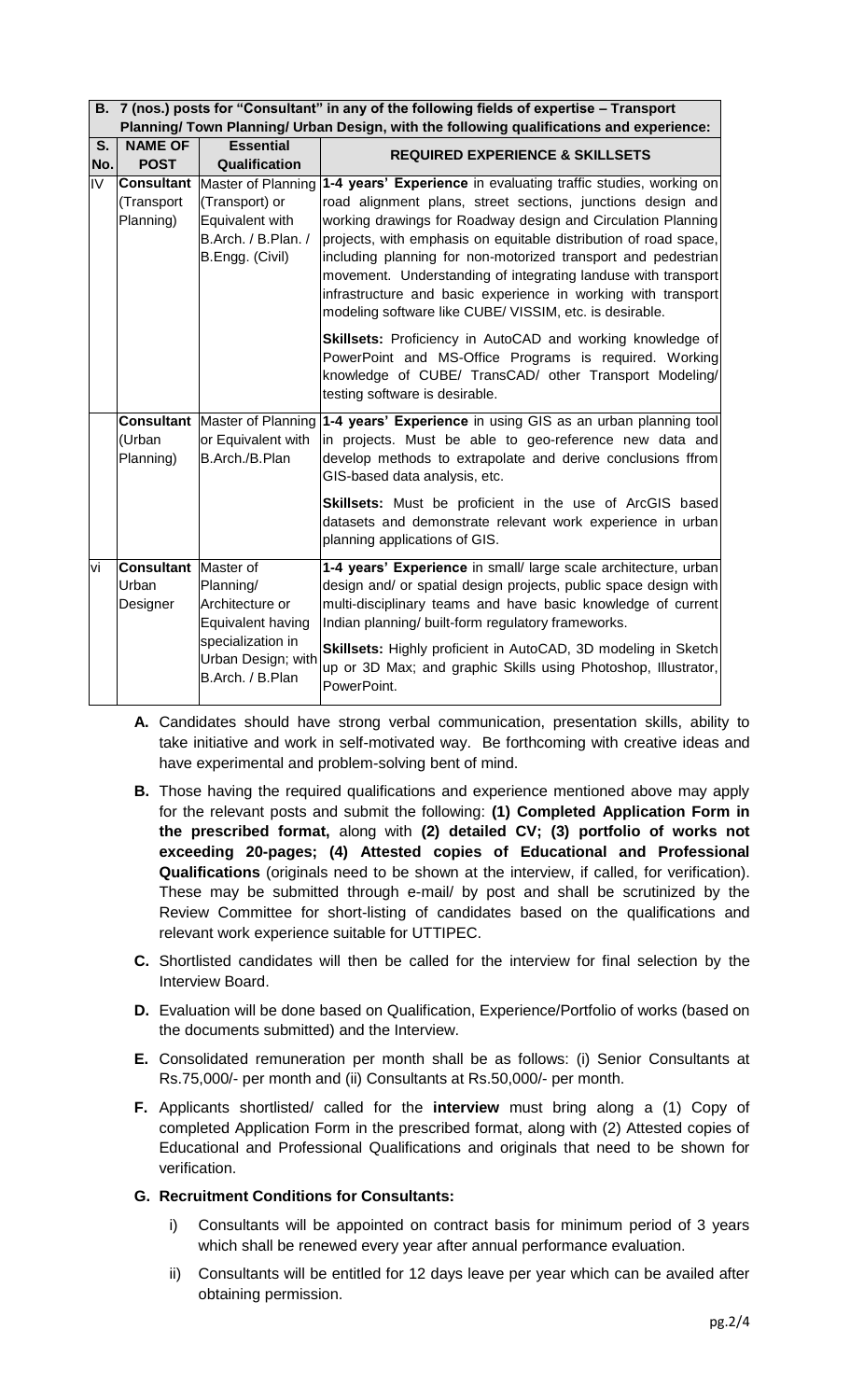- iii) 3% of the consolidated pay will be increased in the salary after completion of every year subject to renewal after performance evaluation.
- iv) Consultants will be re-imbursed taxi fare as an when used for attending meetings/ site inspections, etc. with prior permission
- v) All the consultants are required to work full time in UTTIPEC office and no remuneration as consultancy fees to be accepted by the consultant from any other source during the period of the engagement with UTTIPEC. However, for delivering lecture or providing professional guidance/ advice on short term basis to any academic/Govt institution, prior permission will have to be taken by the consultant.
- vi) **All consultants shall report to Director (UTTIPEC)** and further allocation regarding work distribution, etc. will be decided by Director (UTTIPEC).
- i) The appointment of Consultants can be terminated by the Appointing Authority on the recommendation of the Review Committee without assigning any reason whatsoever, by giving prior notice of one month. Similarly, one month notice to be given by the Sr.Consultant/ Consultant, if he/she wishes to leave the job within the contract period for whatever reason.

**(H.K.Bharti) Director (Plg.) UTTIPEC**